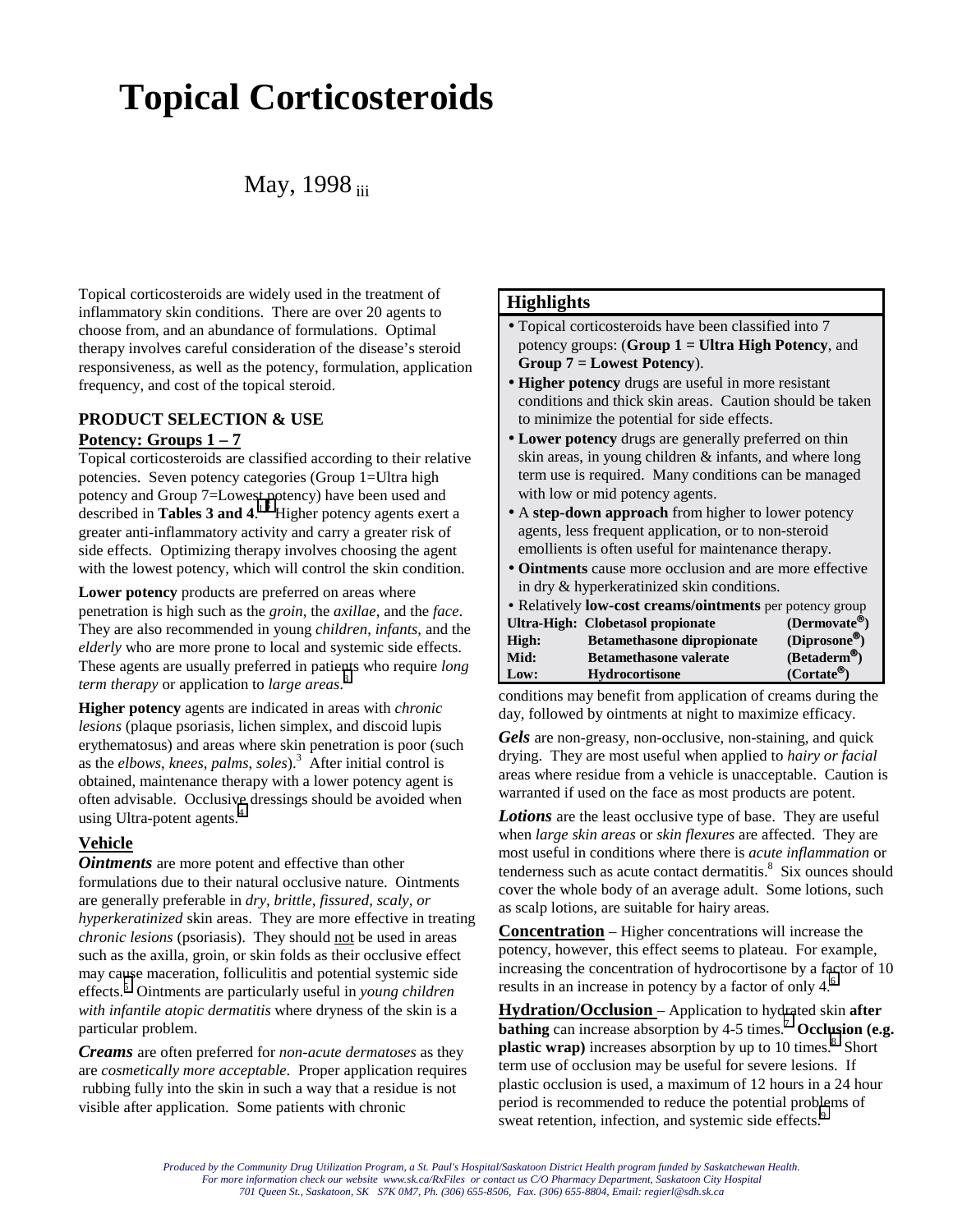**Other factors** – Various substances can enhance the penetration and potency of topical corticosteroids. For example, while Diprosone  $\circledR$  and Diprolene  $\circledR$  both contain betamethasone dipropionate, the penetration of the drug is enhanced in an **optimized base containing propylene glycol** resulting in an *Ultra-high* potency product. **Urea and salicylic acid** also enhance the potency of a product and can be especially useful in conditions such as psoriasis.

#### **COMPARATIVE SAFETY**

The risk of side effects from topical corticosteroids is related to drug potency, duration of therapy, frequency of application and anatomical area. Common side effects are described in **Table 1**. *Dermal atrophy* is one of the most notable local side effects. It may occur over several weeks, and is usually reversible. Systemic side effects such as *HPA axis suppression* are rare but have been seen when the Ultra potent (Group 1) corticosteroids are used. Infants, children, and elderly are at higher risk. **Limiting the use of Ultra potent agents** to a maximum of **50g/week** and a maximum duration of **2 weeks** is recommended. Rarely, topical corticosteroids may cause allergic reactions where the allergy is to the steroid itself. In addition, other ingredients (e.g. lanolin, wool alcohols, parabens, antibiotics) in the product may be responsible.<sup>[10](#page-2-0)</sup> Allergy testing may be required to select an alternative product. (Common allergens included in Table 3 comparison.)

#### **Table 1 - Side effects of topical corticosteroids**

**Skin atrophy**: Usually occurs after several weeks of treatment. Reversible within 2 months (sometimes longer).

**Striae**: Most common around the groin, axillae, and inner thigh. Usually not reversible, although may fade over time.

**Telangiectasia**: Visible distended capillaries. Often seen on the face, neck, chest. Usually reversible, but can be permanent.

**Purpura**: Bruising occurs with minimal trauma

**Fine hair growth**: Reversible.

**Acneform/Rosacea like eruptions**: Common on the face with **high potency** agents. Reversible.

**Hypopigmentation**: Especially in dark skinned people. Reversible. **Infections**: Symptoms of bacterial, fungal, and viral infections may be masked. Conditions may worsen without being recognized.

**Rebound dermatitis**: Can occur with sudden discontinuation. **Systemic**: (e.g. Hypothalamic-pituitary axis suppression, Cushing's syndrome, hyperglycemia, growth retardation in children).<sup>11</sup> Rare. Children and elderly are at higher risk. Increased risk with *Ultra potent* agents, or *High potency* agents on thin skin areas. Avoid using more than 50g/week or longer than 2-4 weeks treatment with Ultra potent agents.

## **NOTES FOR OPTIMAL PRESCRIBING**

**Application frequency** - Topical corticosteroids may be applied from OD to QID. For the initial management of acute conditions, BID to QID application may be necessary. Less frequent dosing (OD-BID) is usually adequate for the more potent agents. Since corticosteroids penetrate slowly, the skin serves as a reservoir for the drug. Therefore, **frequency of application can often be reduced with repeated application**. Once an acute condition is brought under control, **OD to BID dosing is often adequate for maintenance therapy** and reduces the risk of side effects and tachyphylaxis.

**Clarifying "Apply sparingly"-** Patient instructions often include "Apply sparingly". It is important to apply just enough to cover the affected area. Excess quantities are messy and a waste of money. As these products are well tolerated when used appropriately, it is important that the instruction to "Apply sparingly" does not convey the message that these products are extremely dangerous. An excessive fear of topical corticosteroids may result in poor compliance, and sub-optimal therapy. Before trying a second agent, potential noncompliance (e.g. patient only using OD or PRN) should be assessed if initial therapy appears to fail.

**Tolerance (Tachyphylaxis) -** Tolerance to the antiinflammatory effects of topical corticosteroids can occur. This usually takes several weeks, but can occur earlier. Tolerance should be suspected if an inflammatory skin condition worsens after an initial good response.

Tolerance may be prevented by limiting long term application frequency to once or twice daily. It is reversible and can be managed by stopping therapy for a few  $(-4)$  days, and then resuming with the same or alternate agent. $2$  Use of non-steroid bland emollients (See **Table 6**), following acute management of flare-ups, may also be a useful strategy.<sup>[12](#page-2-0)</sup>

**Mixing of Bases** – Mixing of bases, or adding ingredients can reduce the potency and shelf-life of some formulations.<sup>7</sup>

## **Topical Antibiotic-Corticosteroid Combinations**

There are few indications for antibiotic corticosteroid combinations. Many of the products contain neomycin, which is highly sensitizing and should be avoided. When infections necessitate the addition of an antibiotic, systemic treatment is usually preferred. Antifungal corticosteroid combinations are also best avoided except in exceptional circumstances.

**Use of these combination products is generally discouraged as they are overused, sensitizing, and allow for treatment without diagnosis**.

**Table 2 – Topical Antibiotic-Corticosteroid Combinations**

| Cortisporin $\mathcal{O}(Ointment)$                                   | $(\$36/30g)$ |  |  |
|-----------------------------------------------------------------------|--------------|--|--|
| •Polymyxin B/Bacitracin(Zinc)/Neomycin/Hydrocortisone 1%              |              |  |  |
| • Anti-inflammatory (Low-potency)/antibacterial                       |              |  |  |
| <b>Kenacomb Mild® (Cream, Ointment)</b>                               | (S25/30g)    |  |  |
| •Neomycin/Gramicidin/Nystatin/Triamcinolone Acet 0.025%               |              |  |  |
| • Anti-inflammatory (Mid-potency)/antibacterial/antifungal            |              |  |  |
| Kenacomb/Viaderm-KC ® (Cream)                                         | $(\$23/30g)$ |  |  |
| •Neomycin/Gramicidin/Nystatin/Triamcinolone Acet 0.1%                 |              |  |  |
| • Anti-inflammatory (Mid-potency)/antibacterial/antifungal            |              |  |  |
| <i>Kenacomb/Viaderm-KC® (Ointment)</i>                                | $(\$23/30g)$ |  |  |
| •Neomycin/Gramicidin/Nystatin/Triamcinolone Acet 0.1%                 |              |  |  |
| • Anti-inflammatory ( <b>High</b> -potency)/antibacterial/anti-fungal |              |  |  |
| Lotriderm <sup>®</sup> Cream                                          | $(\$29/30g)$ |  |  |
| •Betamethasone dipropionate 0.05% / Clotrimazole                      |              |  |  |
| • Anti-inflammatory ( <b>High</b> -potency)/antifungal                |              |  |  |
| • NOT suitable for diaper dermatitis due to high potency! $2.6$       |              |  |  |

#### *References available on request*

We wish to acknowledge those who have assisted in the development and review of this newsletter: Dr. Z. Tymchak (**FM**), Dr. M. Jutras (**FM**) Dr. P.R. Hull (**Dermatol**.), Linda Suveges PhD, (**Pharm.**) ), Dr. M. Lyon (**Pharmacol**.), and the CDUP Advisory Committee. *Loren Regier BSP,BA Sharon Downey BSP*